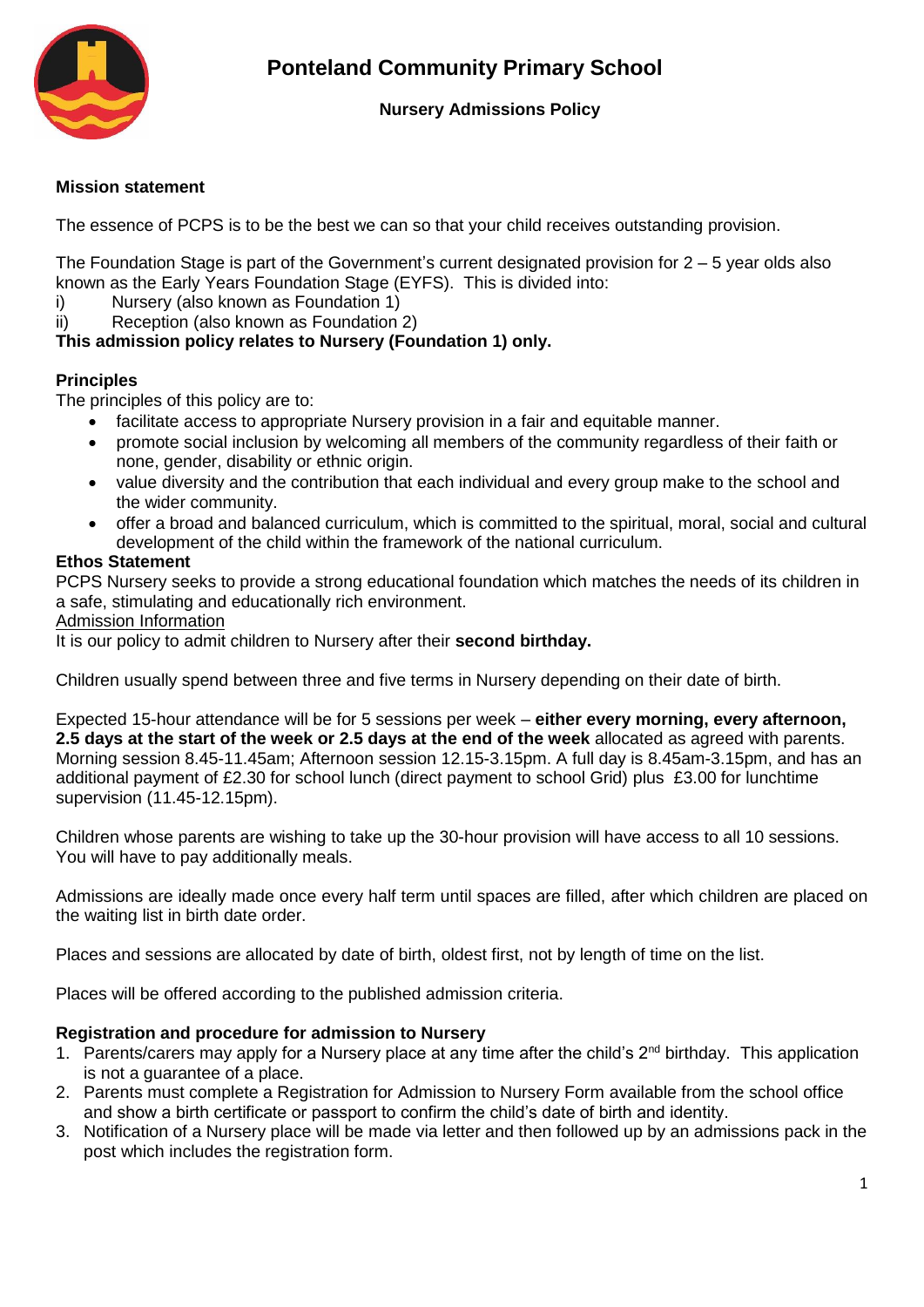

## **Nursery Admissions Policy**

- 4. Parents/carers must return the Nursery Place Acceptance to the school office.
- 5. After the office has received this Nursery Place Acceptance, Early Years staff may arrange a home visit.
- 6. Children are then invited to our Nursery with a parent/carer for an introduction session, and children begin attending nursery on the agreed days. This can differ from child to child. Children can access their entitlement of hours in full from day two, however Early Years staff work flexibly with parents meeting the needs of the chid and how well they settle.

# **Guidance Note**

The admission dates are a general guide.

In certain circumstances admission dates will be arranged at the discretion of the Headteacher.

# **Waiting List**

Where it is not possible to offer a child a place, they can be placed or remain on the waiting list. Places are then allocated from that list if, and when, one becomes available. The waiting list will be in date of birth order, with oldest first. When a place becomes available the 'oldest' child on the waiting list will be offered that place. **Number of Places**

Each session will have 30 allocated places. 15 for 30-hour provision, 15 for morning/afternoon children and 30 for the children who are 2.5 days. No more than 30 children will be in any one session.

#### **Extra Sessions**

When there is less than 30 children in a session parents can purchase top up sessions for £10 per session. These are subject to availability and must be booked, and paid for, by 3.15pm the day before the session. Sessions can be cancelled but this must happen by 3.15pm the day before. If there has not been any cancellation the session will still be charged for. Extra sessions can be booked up to half termly.

| Aged three in term three (Summer 1 and Start in September each year.<br>Summer 2) |                              |
|-----------------------------------------------------------------------------------|------------------------------|
| Aged three in half term one (Autumn 1)                                            | Start in October each year.  |
| Aged three in half term two (Autumn 2)                                            | Start in January each year.  |
| Aged three in half term three (Spring 1)                                          | Start in February each year. |
| Aged three in half term four (Spring 2)                                           | Start in April each year.    |

The half term or term end holiday is included in the previous half term, for example if a child has a birthday which falls in October half term, they will be included in the Autumn 1 group.

### **Appeals**

There is no statutory right of appeal for a Nursery place, and any complaints should be addressed to the Headteacher, via the school office.

For further information please contact:

Ponteland Community Primary School Callerton Lane Ponteland NE20 9EY

01661 824853

[admin@ponteland.academy](mailto:admin@ponteland.academy)